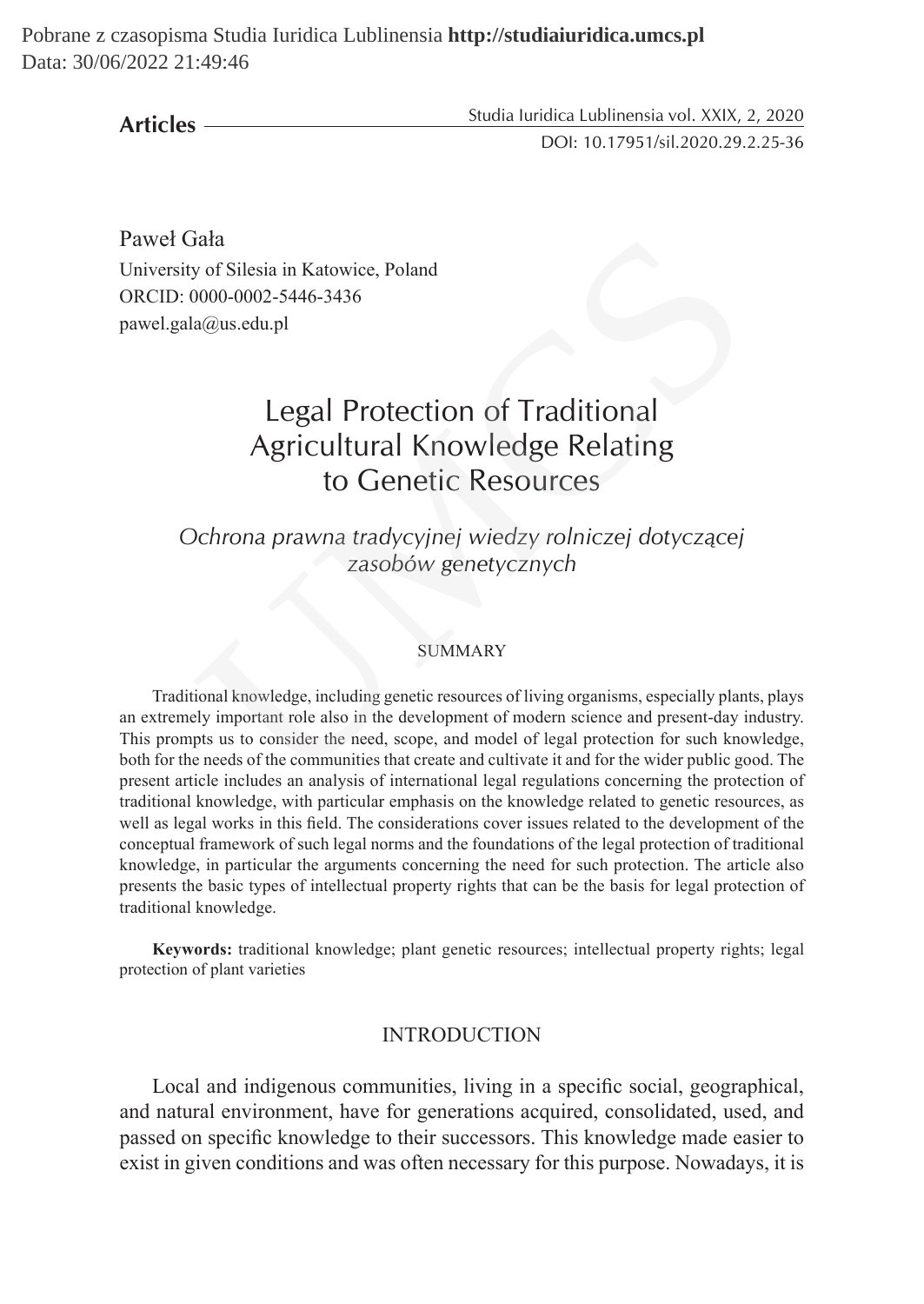26 Paweł Gała

commonly referred to as traditional<sup>1</sup>, although knowledge also plays an important role in many societies, especially in developing countries, in crucial areas of life, such as food safety, agriculture, or treatment.

Until recently, Western civilizations did not see any value in traditional knowledge. In these civilisations it was dominated by the achievements of modern science and technology. If, however, the representatives of developed countries had already decided to use the achievements of traditional knowledge to some extent, they did not feel that they had any obligations towards its creators, or communities that developed, used, cultivated, and finally improved such knowledge. Moreover, the development of modern civilisation has very often contributed to the loss of traditional knowledge, whether through its superseding, or passive consent to its disappearance as a result of environmental, cultural, or social changes.

Gradually, however, the Western world's interest in traditional knowledge began to grow. This was thanks to scientists and entrepreneurs who recognized that elements of traditional knowledge combined with modern science and technology are able to solve contemporary problems also in developed countries<sup>2</sup>. In this way, it has begun to be perceived as a valuable source of information. Even then, however, in the circle of Western culture, traditional knowledge was classified as a public domain<sup>3</sup>, it means as freely available to everyone without any obligation to bear any burdens or commitments towards its creators. Such an approach had to lead to undertake actions that also included the appropriation of the achievements of traditional knowledge for commercial purposes. I recently, Western civilizations did not see any value in traditional I<br>these civilisations it was dominated by the achievements of mode<br>technology. If, however, the representatives of developed countri<br>decided to use the

This practice has met with opposition from both indigenous communities and developing countries where traditional knowledge was created, is maintained, and of significant social and economic importance. Such communities have increasingly called, in particular for international organizations, for recognition of their rights to traditional knowledge, respect for these rights, and the creation of mechanisms to protect them.

<sup>&</sup>lt;sup>1</sup> C.M. Correa, *Traditional Knowledge and Intellectual Property: Issues and Options Surrounding the Protection of Traditional Knowledge*, Geneva 2001, p. 3.

<sup>&</sup>lt;sup>2</sup> M. Girsberger, *Intellectual property rights and traditional knowledge: Background, terminology and issues arising*, [in:] *Methods for Risk Assessment of Transgenic Plants, IV. Biodiversity and Biotechnology*, eds. K. Amman, Y. Jacot, R. Braun, Basel 2003, p. 76 and the literature cited therein.

<sup>3</sup> More broadly on the subject of public domain, see P. Potakowski, *Nowa definicja domeny publicznej w prawie polskim*, [in:] *Domena publiczna – troska o prawa podstawowe?*, red. P. Fajgielski, P. Potakowski, Lublin 2013; T. Garnicz, *Domena publiczna – obszar wolności*, [in:] *Domena publiczna – troska…*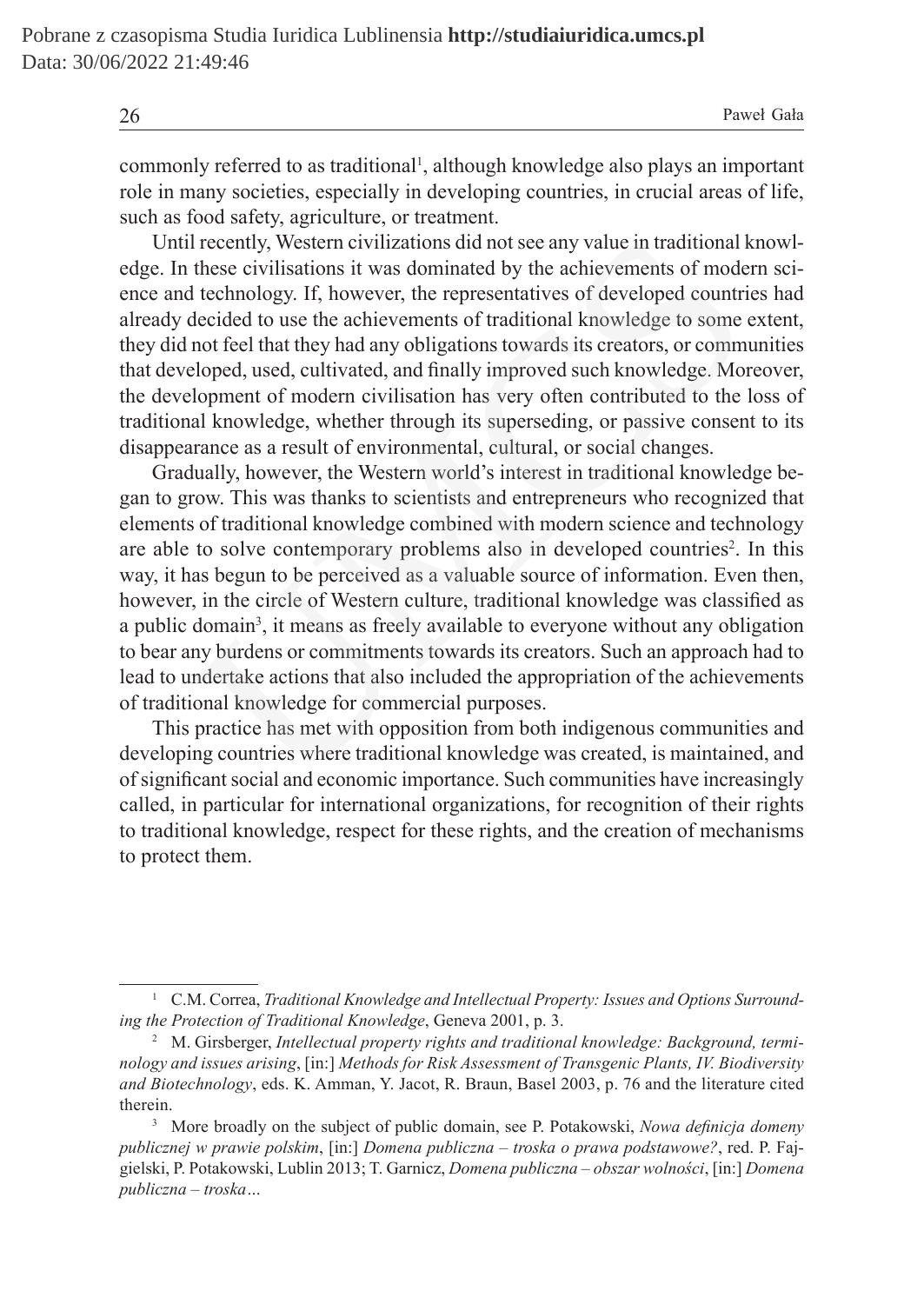Legal Protection of Traditional Agricultural Knowledge Relating to Genetic Resources 27

## INTERNATIONAL LAW IN THE PROTECTION OF TRADITIONAL KNOWLEDGE

The first attempt to develop and implement international legal regulations concerning the protection of traditional knowledge was made by World Intellectual Property Organization (WIPO)<sup>4</sup>. In 1978 at the session of WIPO managing board argued that, despite developing countries' concerns about the need to protect folklore, no real actions had yet been taken to formulate any legal standards in this area<sup>5</sup>. Following the above conclusion, WIPO and UNESCO $<sup>6</sup>$  established</sup> a working group which developed and submitted to the Committee of Governmental Experts the so-called model regulations concerning national regulations in respect of the protection of folklore against illegal exploitation and other forms of violation. The Committee adopted the above-mentioned study in Geneva in 1982 and this proposal was to become the basis for the formulation of an international convention in terms of the protection of folklore<sup>7</sup> . This document provided for the introduction of a procedure for authorising the use of folklore heritage for market purposes by entities not belonging to the local community, as well as an obligation to indicate the sources of folklore heritage used for profit-making purposes by such entities. At the same time, it assumed the adoption of legal regulations aimed at protection against misleading the public opinion by allowing trade in counterfeit objects as folklore works and through public use of distorted or mutilated folklore works in a manner that would violate the cultural interests of a given community. However, this project did not receive support at the general UNESCO/WIPO forum and was rejected in December 1984, mainly as a result of the intervention of the representatives of the highly developed countries. When interrupting works aimed at establishing an international convention on the protection of folklore, it was pointed out that it is technically impossible to identify sources of folklore and first attempt to develop and implement international legal reguing the protection of traditional knowledge was made by World In<br>entry Organization (WIPO)<sup>4</sup>. In 1978 at the session of WIPO ma<br>gued that, despite developing

<sup>4</sup> World Intellectual Property Organization (WIPO) – one of the specialized organizations of the United Nations established in 1967 with its registered office in Geneva, dealing with coordination and creation of legal regulations concerning intellectual property protection system, as well as provision of legal and technological assistance. See *Inside WIPO*, www.wipo.int/about-wipo/en [access: 10.10.2020].

<sup>5</sup> International Bureau of WIPO, *The Protection of Expressions of Folklore: The Attempts at International Level*, http://itt.nissat.tripod.com/itt9903/folklore.htm [access: 11.02.2020].

<sup>6</sup> United Nations Educational, Scientific and Cultural Organization (UNESCO) – one of the specialized organizations of the United Nations, dealing with the promotion of international cooperation in the field of culture, art and science. See *UNESCO in brief – Mission and Mandate*, https:// en.unesco.org/about-us/introducing-unesco [access: 17.02.2020].

<sup>7</sup> *Model Provisions for National Laws on the Protection of Expressions of Folklore against Illicit Exploitation and Other Prejudicial Actions*, www.wipo.int/edocs/lexdocs/laws/en/unesco/ unesco001en.pdf [access: 12.02.2020].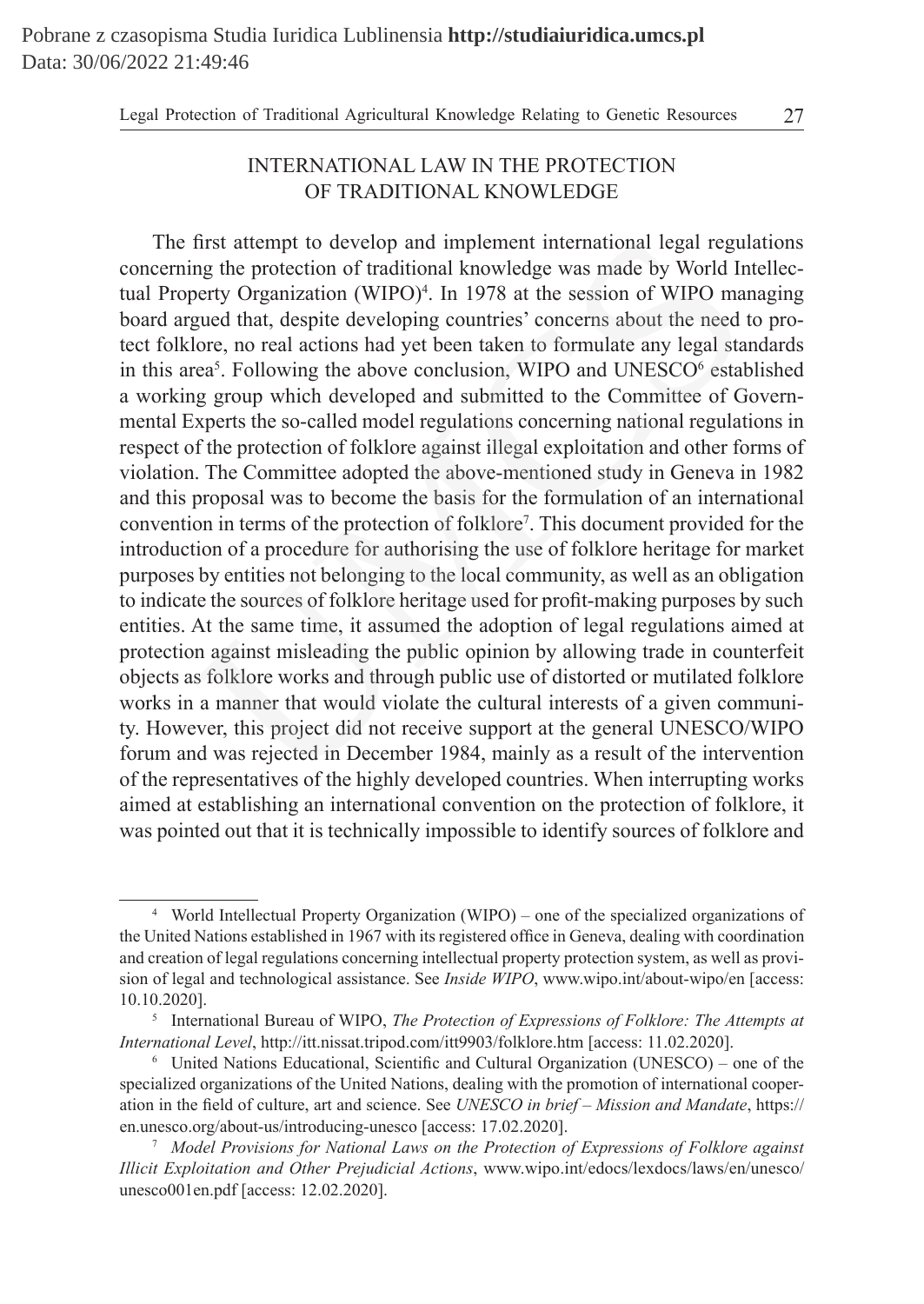28 Paweł Gała

that there are disputes about these sources between individual communities and sometimes even countries.

Another, this time, successful international initiative to protect traditional knowledge was the revision of the International Agreement on Plant Genetic Resources of 1983<sup>8</sup>, adopted in 1989. Food and Agriculture Organization of the United Nations (FAO) 9 , by Resolution No. 5/89, introduced an appendix to the above-mentioned agreement concerning the so-called "farmers' rights". The farmers' rights included provisions to ensure farmers and farming communities in all regions of the world, but particularly in areas of origin of diversity of plant genetic resources, the assistance in protection and conservation of plant genetic resources and the natural biosphere, they were also to provide to farmers, their communities and developing countries, in all regions, with full participation in benefits, currently and in the future, from the improved use of plant genetic resources through plant breeding and other scientific methods $10$ .

However, the most important aspect in terms of legal protection of traditional knowledge can be found in the provisions of two other instruments of international law. The first one is the Convention on Biological Diversity of 5 June  $1992<sup>11</sup>$ , which in Article 8 (j) indicates that each Contracting Party, to the extent of its capabilities and needs, shall "respect, protect and maintain, in compliance with its national legislation, the knowledge, innovations, and practices applied by indigenous and local communities that lead traditional lifestyles favourable to the conservation and sustainable use of biodiversity and promote their wider application with the consent and involvement of the persons who possess such knowledge, apply innovations and practices, and encourage the equitable sharing of the benefits from using such knowledge, innovations, and practices". ge was the revision of the International Agreement on Plant Gene<br>of 1983<sup>s</sup>, adopted in 1989. Food and Agriculture Organization of the<br>(FAO)<sup>9</sup>, by Resolution No. 5/89, introduced an appendix to the above<br>greement concerni

The second document, adopted on 3 November 2001, the International Treaty on Plant Genetic Resources for Agriculture and Food<sup>12</sup>, in Article 9 (1) underlines that: "The Contracting Parties recognize the vital contribution made by local and indigenous in all regions of the world, and in particular in regions of origin and

<sup>8</sup> Resolution 8/83, International Undertaking on Plant Genetic Resources, www.fao.org/ wiews-archive/docs/Resolution 8 83.pdf [access: 17.02.2020].

<sup>9</sup> Food and Agriculture Organization of the United Nations (FAO) – one of the specialized organizations of the United Nations, dedicated to fight poverty and hunger as well as to increase prosperity through food redistribution and rural development. See *A short history of FAO*, www.fao. org/about/en [access: 12.02.2020].

<sup>&</sup>lt;sup>10</sup> G. Rose, *The International Undertaking on Plant Genetic Resources for Food and Agriculture: Will the Paper be Worth the Trees?*, London 2004, pp. 7–8.

<sup>&</sup>lt;sup>11</sup> Convention on Biodiversity prepared on 5 June 1992 (Journal of Laws 2002, No. 184, item 1532).

<sup>&</sup>lt;sup>12</sup> International Treaty on Plant Genetic Resources for Agriculture and Food of 3 November 2001 (Journal of Laws 2006, No. 159, item 1128).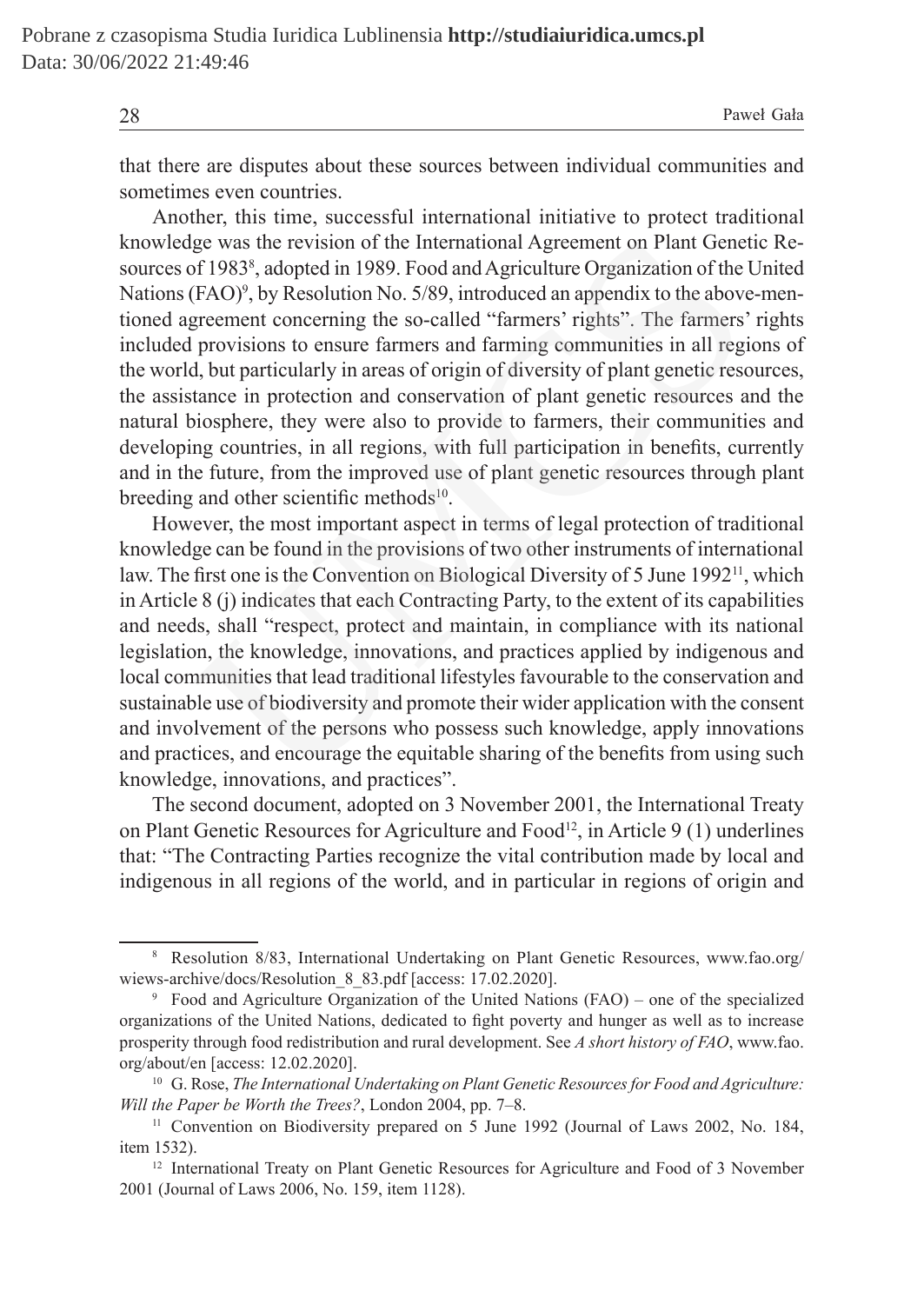Legal Protection of Traditional Agricultural Knowledge Relating to Genetic Resources 29

centers of crop diversity to the conservation and creation of plant genetic resources that constitute the basis for food and agricultural production worldwide".

At the same time, Article 9 (2) of the said Treaty indicates that: "The Contracting Parties approves that the responsibility for implementing the Rights of Farmers relating to plant genetic resources for food and agriculture shall be borne by governments of the States. According to the needs and priorities and national legislation, each of the Contracting Parties shall take appropriate measures to protect and promote the rights of farmers, which include: a) the protection of traditional knowledge relating to plant genetic resources for food and agriculture, b) the right to equal sparing of benefits arising from the use of plant genetic resources for food and agriculture, and c) the right to participate in decision-making, at the national level, on matters related to the conservation and sustainable use of plant genetic resources for food and agriculture".

The above regulations have created an international legal framework for the protection of traditional knowledge, including plant genetic resources.

Regardless of the arrangements made for the adoption of the above-mentioned legal provisions, the WIPO forum is still working intensively to develop a separate international agreement on the protection of traditional knowledge. From 17 up to 21 June 2019, the Intergovernmental Committee on Intellectual Property and Genetic Resources, Traditional Knowledge and Folklore met in Geneva (as a part of its 40<sup>th</sup> session). The draft of the International Convention on Intellectual Property, Genetic Resources and Traditional Knowledge Related to Genetic Resources<sup>13</sup> was presented at the debate. The draft proposed the introduction of legal instruments at the international level for the specialised conservation of genetic resources and traditional knowledge relating to them. In principle, these instruments compromise two groups of regulation. Firstly, the regulations requiring applicants for granting a patent for an invention based on traditional knowledge to disclose its source of origin14. Secondly, regulations providing for the possibility for the signatories of a future convention to adopt solutions as a basis for establishing information systems (databases) containing complete data on genetic resources and traditional knowledge associated with them15. Such databases would provide the basis for the patent office to determine the patentability of traditional knowledge-based inventions. Parties approves that the responsibility for implementing the Rigrelating to plant genetic resources for food and agriculture shall be menents of the States. According to the needs and priorities and n, each of the Contrac

The draft of the convention described above was submitted by the Committee, which developed if for the General Assembly of WIPO. This Assembly, after summarizing the progress made in the work on the assumptions of regulations, will

<sup>&</sup>lt;sup>13</sup> I. Goss, *Draft International Legal Instrument Relating to Intellectual Property, Genetic Resources and Traditional Knowledge Associated with Genetic Resources*, April 30, 2019, www.wipo. int/edocs/mdocs/tk/en/wipo\_grtkf\_ic\_40/wipo\_grtkf\_ic\_40\_chair\_text.pdf [access: 10.03.2020].

<sup>14</sup> Article 3 of the draft of the Convention of WIPO.

<sup>15</sup> Article 7 of the draft of the Convention of WIPO.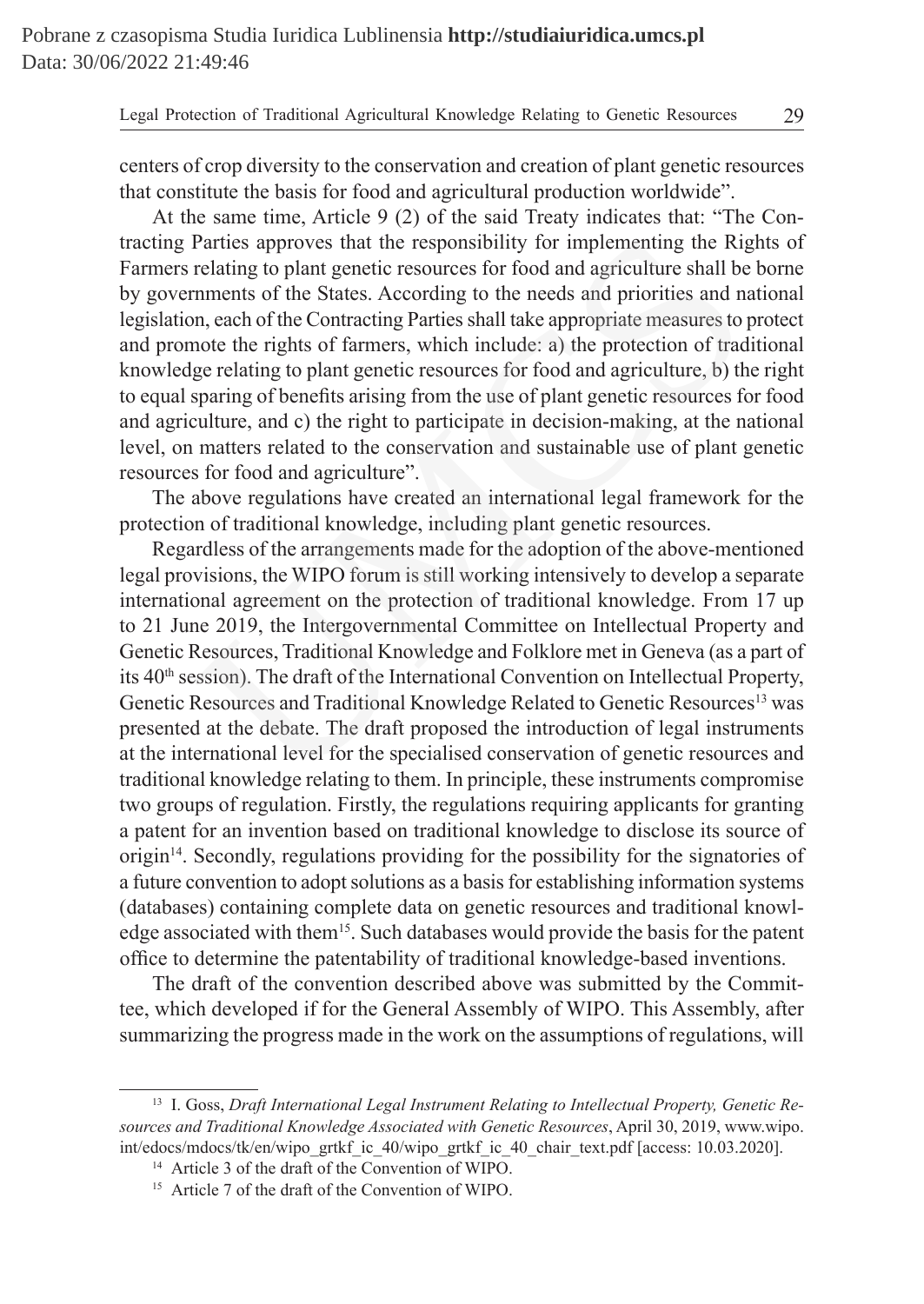decide, in particular in view of the level of agreement reached on its objectives, scope, and nature of the legal instruments whether it is possible to convene a diplomatic conference for the adoption of this instrument, or whether it is necessary to continue negotiations on the agreement<sup>16</sup>.

### CONCEPT OF TRADITIONAL KNOWLEDGE

Until today, it has not been possible to define on an international level the concept of traditional knowledge. The regulations presented above, while using this term, do not specify what it means. Also during the work of the WIPO Intergovernmental Committee on Intellectual Property and Genetic Resources, Traditional Knowledge and Folklore, it has not yet been possible to reach a consensus on this issue, and the Committee points out that until the international definition of traditional knowledge has been agreed, it proposes to leave the definition to national legislation $17$ .

Despite these difficulties, it is stressed that the term "traditional knowledge" can be defined at several levels<sup>18</sup>. Firstly, by indicating the elements it consists of, such as: information on ways of the use of biological materials in medicine and agriculture; information on the production of traditional products, including both utilitarian and aesthetic ones; literary, artistic and scientific traditions; cultural expressions in the form of music, dance, a song, handicrafts, stories, works of art, symbols, rituals, etc. Secondly, by stressing that such knowledge was developed in the past and has been used for generations, so it is not static, it is constantly evolving and improved due to adaptation and adjustment to the changing circumstances. Thirdly, by defining its forms of expression: sometimes it is codified, written knowledge, but it is largely based on oral tradition. Fourthly, it is owned by specific individuals (shamans, healers), groups of people (farmers, breeders), or entire local communities. ue negotiations on the agreement<sup>16</sup>.<br>CONCEPT OF TRADITIONAL KNOWLEDGE<br>I today, it has not been possible to define on an international levof traditional knowledge. The regulations presented above, while<br>I, do not specify w

The situation is different with the definition of "genetic resources". First of all, this definition is contained in Article 2 of the Convention on Biological Diversity, which states that "genetic resources" means genetic material that has actual or potential value. At the same time, the Convention specifies that "genetic material" means any plant, animal, microbiological or other material of other origin con-

<sup>&</sup>lt;sup>16</sup> I. Goss, *Information note for IGN 40 – discussions under agenda item 7 – "taking stock of progress and making a recommendation to The General Assembly"*, Geneva 2019, www.wipo.int/edocs/ mdocs/tk/en/wipo\_grtkf\_ic\_40/wipo\_grtkf\_ic\_40\_chair\_future\_work.pdf [access: 11.03.2020], p. 1.

<sup>17</sup> Idem, *Draft International Legal Instrument Relating to Intellectual…*, p. 7.

<sup>18</sup> M. Girsberger, *Traditional Knowledge and Intellectual Property Rights. The Current State of Play at the International Level*, Jusletter 26. Januar 2004, www.humanrights.ch/cms/upload/ pdf/050829\_tradKnowledge\_Girsberger\_jusletter2004.pdf [access: 10.10.2020], p. 2.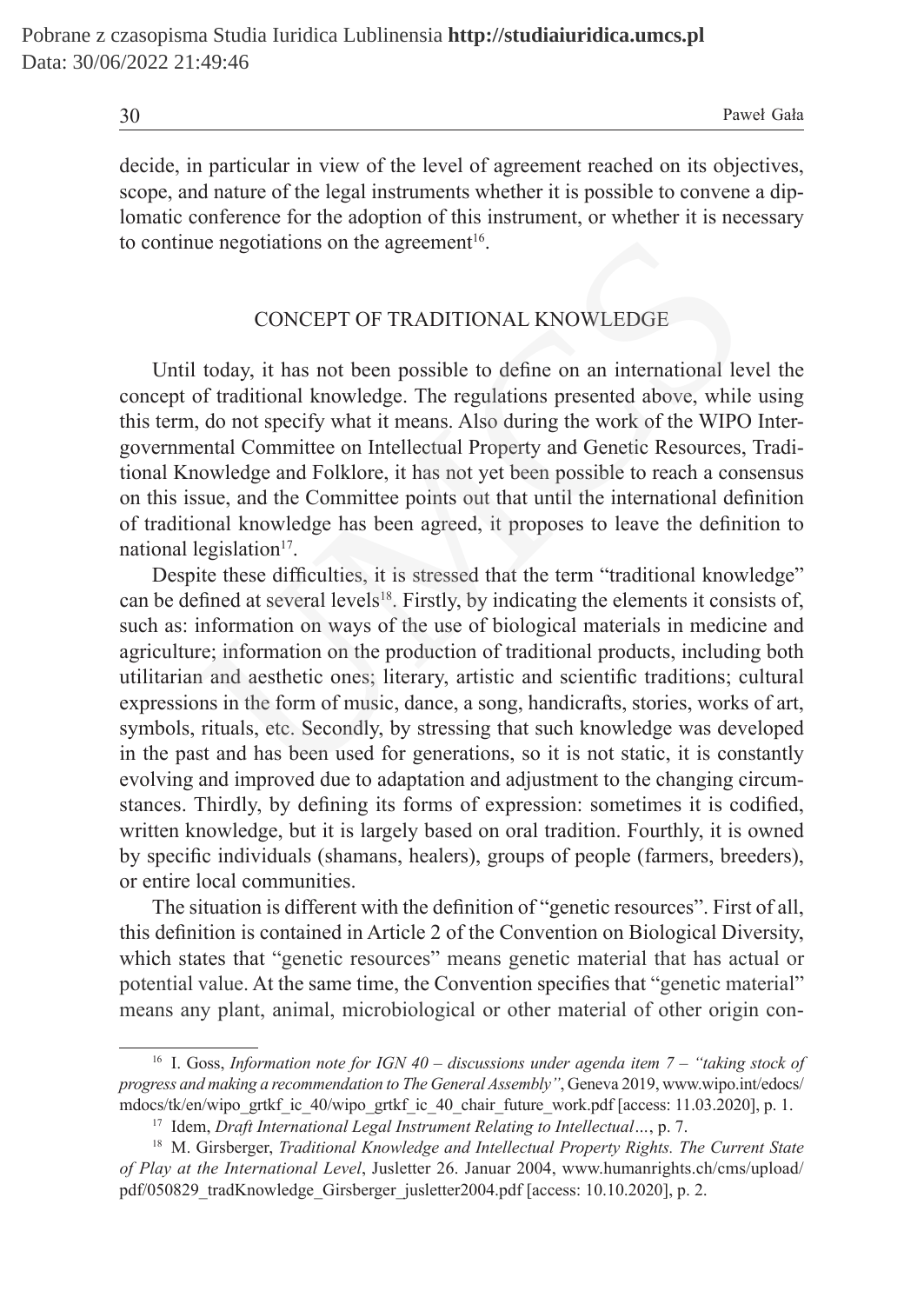taining functional units of heredity. At the same time, the Convention indicates that the category of genetic resources is included in the broader concept of "biological resources", which include genetic resources, organisms and parts thereof, populations and any other living components of the ecosystem that are actually or potentially usable or of value to mankind.

The above definitions are also the basis for the proposals of the international legal regulation on the protection of traditional knowledge, including, currently being developed by WIPO and referred to herein above. The definition of genetic resources proposed by the Intergovernmental Committee of WIPO and the definition of genetic material are the same as those given to them by the Convention on Biological Diversity. However, for the purpose of creating functioning mechanisms for the protection of traditional knowledge, including in respect of genetic resources, it is necessary to develop a conceptual framework linking these definitions with terms specifying the mechanisms for the possible deriving benefits from these sources. Therefore, the Convention originated by WIPO also tries to define terms of "direct reliance on genetic resources", "sources of genetic resources" and "sources of traditional knowledge related to genetic resources"19. In any other living components of the ecosystem that are actudy usable or of value to mankind.<br>
above definitions are also the basis for the proposals of the internation on the protection of traditional knowledge, includin

The originators assume that the concept of "direct reliance on genetic resources" means that genetic resources and/or traditional knowledge related to them must have been necessary or essential for the development of the proprietary invention and the proprietary invention has to depend on certain characteristics resulting from genetic resources and/or traditional knowledge related to them. A finding that a given invention is thus based on traditional knowledge shall be intended to constitute a premise for the obligation to disclose the source of traditional knowledge in the patent application. At the same time, the Committee of WIPO proposes to define the concept of "sources of genetic resources" broadly and to cover in it any source from which the applicant (patent protection) has acquired genetic resources, such as a research centre, gene bank, Multilateral Access, and Benefit Sharing System<sup>20</sup>, or any other  $ex\ situ^{21}$  or depositary collection of such genetic resources. "Sources of traditional knowledge related to genetic resources" means any source from which the applicant has acquired traditional knowledge related to genetic resources, such as scientific literature, publicly accessible databases, patent applications and patent publications.

<sup>19</sup> Article 2 of draft of the Convention of WIPO.

<sup>&</sup>lt;sup>20</sup> Multilateral Access and Benefit Sharing System constitutes an international instrument to facilitate the exchange of genetic resources between entities established in countries which are signatories to the International Treaty on Plant Genetic Resources for Agriculture and Food (Article 10 ff. of the Treaty).

<sup>&</sup>lt;sup>21</sup> "*Ex situ* collection" means (in accordance with Article 2 of the International Treaty on Plant Genetic Resources for Agriculture and Food) the collection of plant genetic resources for agriculture and for food kept outside their natural habitat.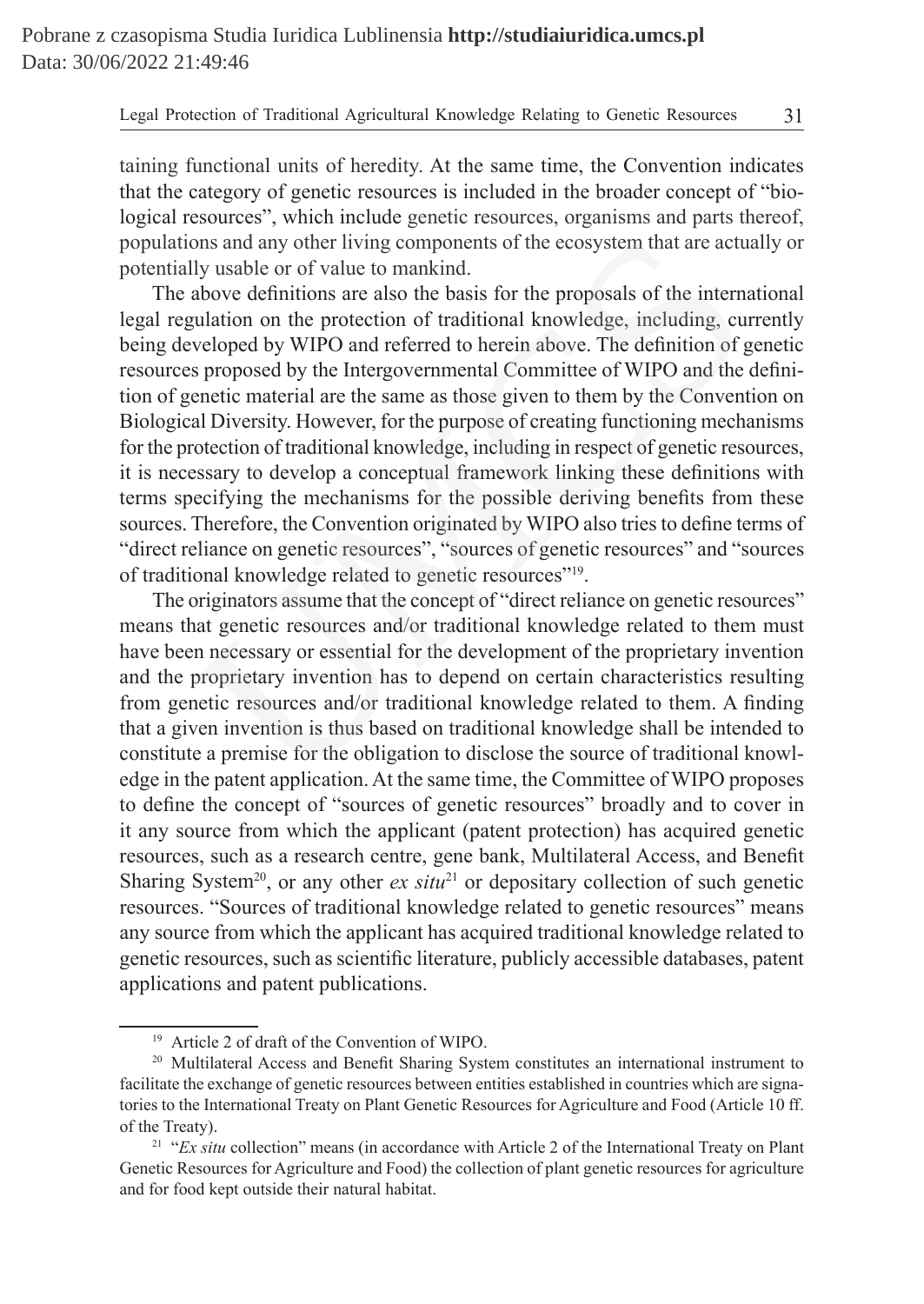The conceptual network of traditional knowledge, including in respect of genetic resources, built in this way is still incomplete, and moreover it fails outright and directly takes into account the knowledge accumulated in non-formalized sources (oral tradition, shamanic sciences, etc.).

#### REASONS FOR THE PROTECTION OF TRADITIONAL KNOWLEDGE

It is impossible to consider the question referring to the protection of traditional knowledge without answering the fundamental question of the justification for such a need. Also in this aspect, there is no uniform legal doctrine position<sup>22</sup>. There are two main groups of views. According to the first one, the concept of protecting traditional knowledge shall be considered in the context of intellectual property rights. Generally speaking, granting protection means the exclusion of the possibility for unauthorised use of such knowledge by third parties and the provision of a monopoly to qualified entities in this respect<sup>23</sup>. Proponents of the second concept promote the protection of traditional knowledge against applications that can destroy it or adversely affect the life or culture of communities that developed and cultivate  $it^{24}$ . In practice, these concepts are combined. However, irrespective of the paradigm adopted, the literature indicates as the main reasons for granting the protection of traditional knowledge: considerations of justice, considerations of protecting broader social objectives, considerations of preserving traditional lifestyles, considerations relating to the prevention of "bio-piracy", considerations to promote the use of traditional knowledge, non-economic considerations<sup>25</sup>. dition, shamanic sciences, etc.).<br>
SONS FOR THE PROTECTION OF TRADITIONAL KNOWLE<br>
impossible to consider the question referring to the protection of<br>
involvedge without answering the fundamental question of the justif<br>
a

The considerations of justice are based on the principles of equity. It is stressed that, very often, traditional knowledge generates economic values which, in the absence of adequate protection do not accrue to its creators. This illustrates very well the use of plant genetic resources. Traditional farmers protect and use plant genetic resources through continuous seed production, selection of the most suitable plants, exchange with other members of the local community. At the same time, when such genetic materials are acquired by industry, they are used for the creative breeding of new plant varieties and profitable use of them while bypassing traditional farmers.

At viewing the considerations of protecting broader social objectives, it is emphasized that conservation of traditional knowledge such as agricultural knowl-

<sup>22</sup> C.M. Correa, *op. cit.*, p. 5.

<sup>23</sup> D. Downes, *Using Intellectual Property as Tool to Protect Traditional Knowledge Recommendations for Next Steps*, Washington 1997, p. 16 ff.

<sup>24</sup> T. Simpson, *Indigenous Heritage and Self-determination: The Cultural and Intellectual Property Rights of Indigenous Peoples*, Copenhagen 1997, p. 30 ff.

<sup>25</sup> C.M. Correa, *op. cit.*, pp. 5–9.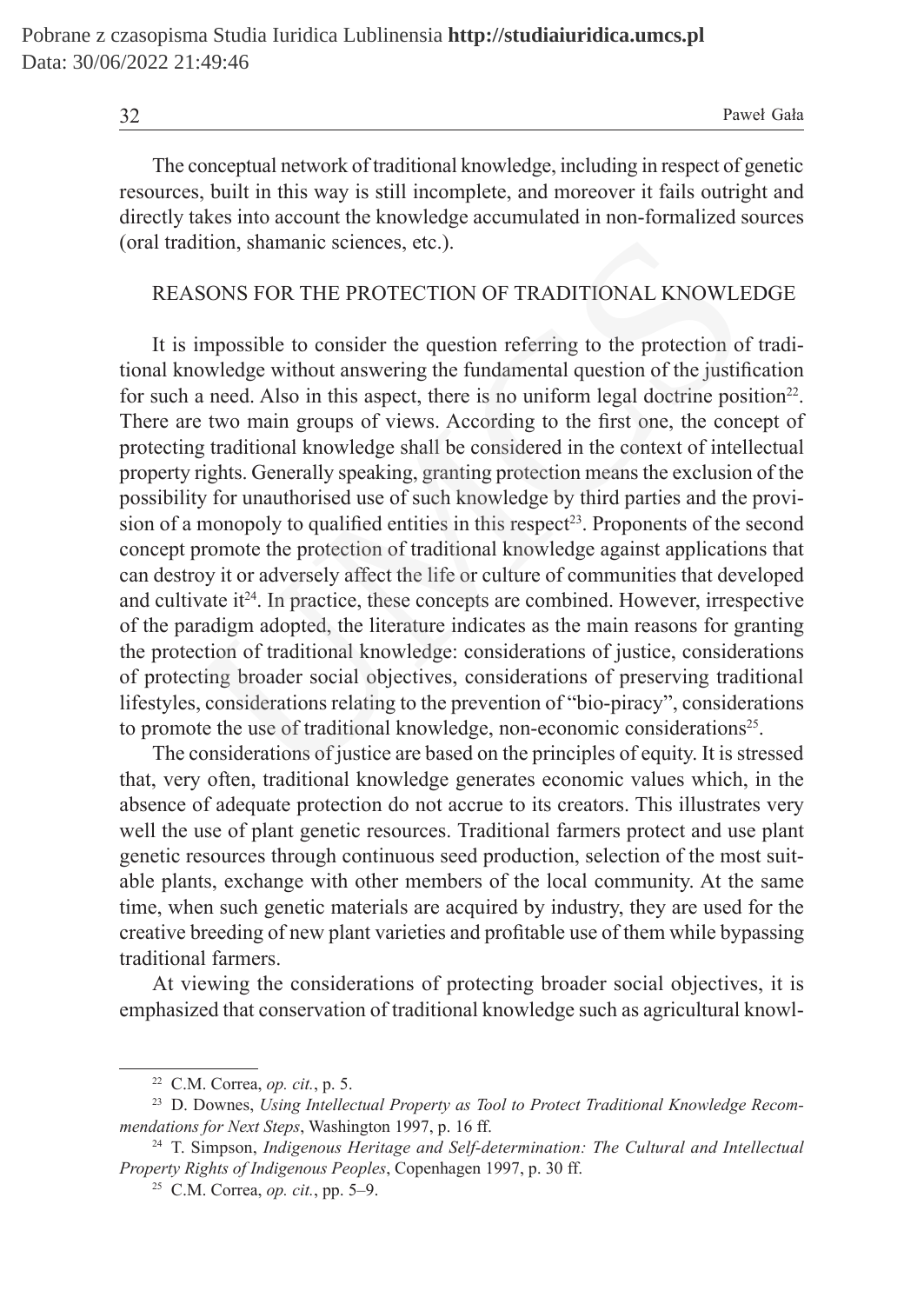Legal Protection of Traditional Agricultural Knowledge Relating to Genetic Resources 33

edge helps to achieve broader societal objectives in the scope of environmental protection, biodiversity conservation, sustainable agriculture, and food security.

Traditional knowledge is also a central element of the cultural heritage of humanity. Protecting it with intellectual property rights and thus ensuring local communities to derive economic benefits from it can entourage to cultivate traditions and prevent their loss.

Traditional knowledge, including most often the knowledge concerning the way of use of genetic resources, is very often the subject of appropriation, especially by researchers and concerns from developed countries. It shall be used directly or through acquisition of intellectual property rights. If traditional knowledge were protected by intellectual property rights in favour of its original holders, such bio-piracy would not be possible.

The arguments for promoting the use of traditional knowledge through intellectual property rights are based on the assumption that extending legal protection to traditional knowledge can ensure that its use is more widely promoted without fear of appropriation. The inclusion of traditional knowledge in some form of protection can provide the basis for the trust that local communities need to share their knowledge, as it can lead to improve the position of such communities in gaining benefits of its use. y. Protecting it with intellectual property rights and thus ensuring<br>ities to derive economic benefits from it can entourage to cultivate<br>prevent their loss.<br>Itional knowledge, including most often the knowledge concerning

Finally, it is stressed that the legal protection of traditional knowledge may also have non-economic objectives, such as moral recognition of authorship. Authors have the right to both economic and moral rights under intellectual property rights regimes.

## WAYS OF PROTECTING TRADITIONAL KNOWLEDGE

Intellectual property rights are seen as one of the instruments that can serve to protect traditional knowledge, including agricultural traditional knowledge on genetic resources. However, even among proponents of using intellectual property rights to protect traditional knowledge, there is no consensus, as to whether a new *sui generis* model of protection needs to be created<sup>26</sup>.

There are also strong objections in the debate to the inclusion of traditional knowledge intellectual property rights. Opponents of such action point out that the Western concept of intellectual property rights is incompatible with practices and culture of local and indigenous communities and is incomprehensible to them, and the inclusion of traditional knowledge into the market economy system can ultimately overwhelm and destroy it. Furthermore, they point out that the law is only intended to provide opportunities for the development of this knowledge by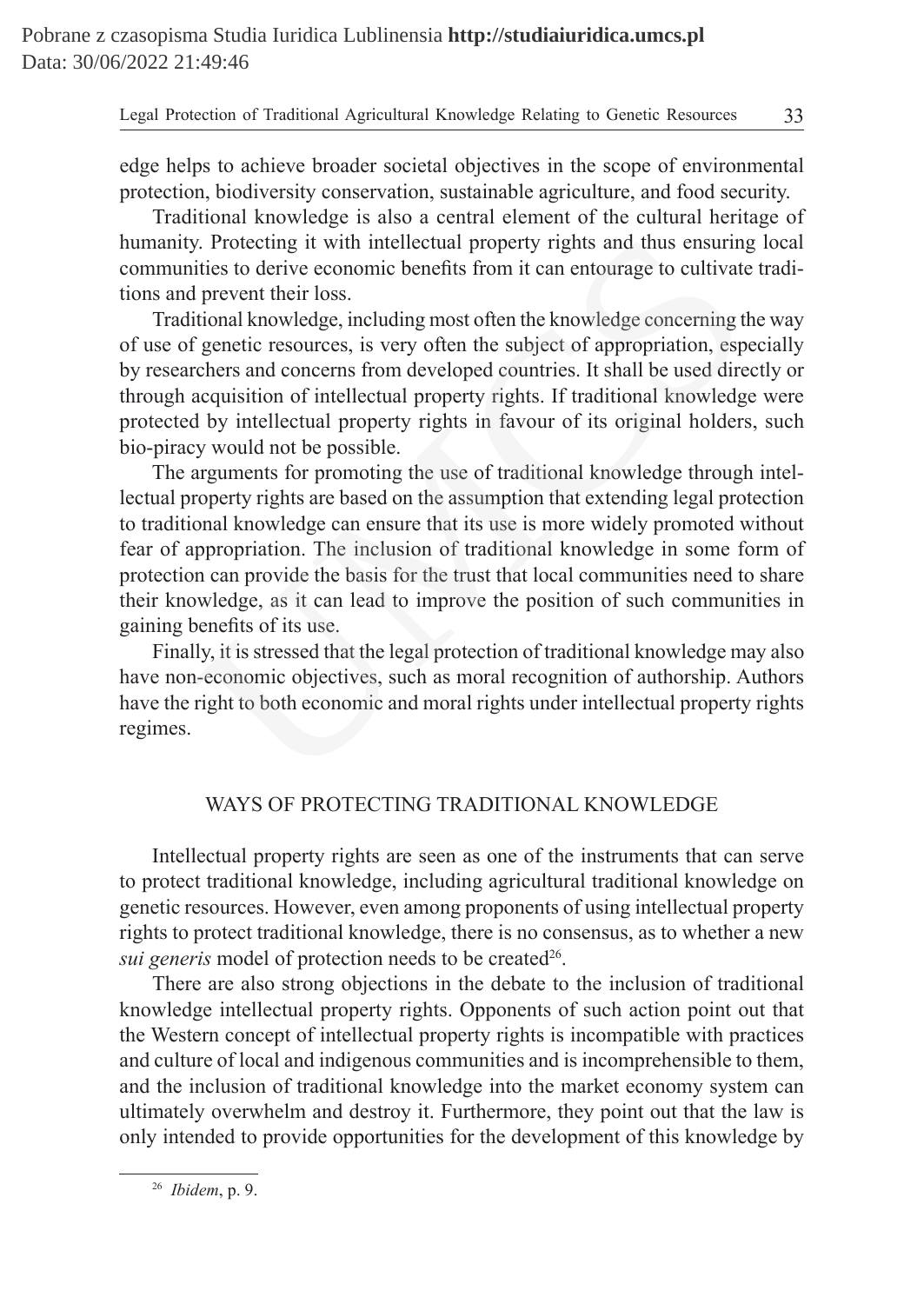guaranteeing the conservation of the habitats of local and indigenous communities (through security of ownership, control of resources, respect for traditional culture) and ensuring the prevention of excessive appropriation of this knowledge<sup>27</sup>.

Traditional knowledge can be protected by using the existing intellectual property rights systems, for example with the use of copyright, in particular in the aspect of traditional knowledge manifested in literary works, stories, legends, myths, rituals, textiles, paintings, ceramics, sculpture, etc. Related rights can be used to protect the rights of dancers, singers, puppeteers, actors. To a limited extent, such knowledge may be patentable. Patents can only concern technical solutions that are industrially applicable, innovative, and inventive in relation to traditional knowledge. Patents can be used to patent isolated products synthesized from genetic resources. In the case of plant genetic resources constituting traditional knowledge, they may be covered by the protection of an exclusive plant variety right. Protection rights relating to industrial designs can provide the basis for protection of craft products, furniture, dishes and clothing. Regulations on geographical indications and designations of origin can be a promising source of rules to protect traditional knowledge – in this way, if their origin can be linked to a specific geographical area, food products and even also handicraft products, which form an element of traditional knowledge, can be protected. Then again, some elements of traditional knowledge are kept secret, for example by shamans or healers, their knowledge for example in the field of genetic resources use in therapeutics can be protected under the rules on commercial confidentiality. itional knowledge can be protected by using the existing intellectua<br>ts systems, for example with the use of copyright, in particular in the<br>ional knowledge manifested in literary works, stories, legends,<br>extiles, painting

However, the protection of traditional knowledge, including agricultural knowledge relating to plant genetic resources, by means of traditional intellectual property rights systems can be hampered in practice by numerous obstacles, such as: the lack of novelty value for the intellectual property that needs to be protected; the impossibility of granting protection to collective persons such as entire local or indigenous communities; the impossibility of protecting innovative ideas developed by local communities; or, lastly, the excessive costs and formalism of the acquisition and the protection of intellectual property rights.

#### **CONCLUSIONS**

Currently, the legal protection of traditional knowledge, including agricultural knowledge on genetic resources is at an initial stage. It is necessary to overcome some conceptual issues related to its implementation: a coherent definition of traditional knowledge is needed; protection of traditional knowledge cannot be

<sup>27</sup> G.S. Nijar, *In Defence of Local Community Knowledge and Biodiversity: A Conceptual Framework and the Essential Elements of a Rights Regime*, Penang 1996, p. 32 ff.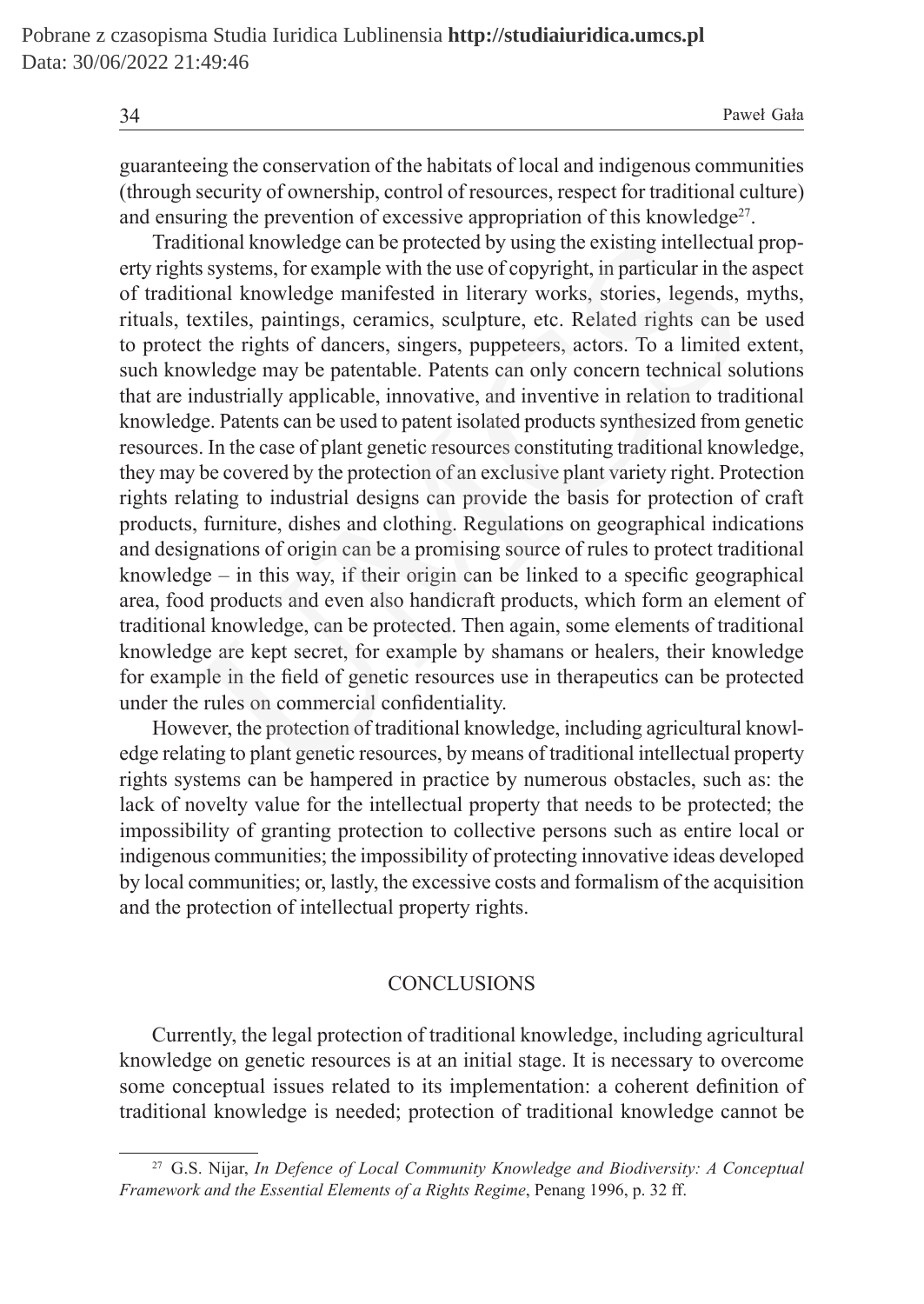considered without resolving ethical, environmental, and socio-economic issues; the circle of beneficiaries of such protection shall be defined. Besides, it also seems that the existing intellectual property rights systems can only be one of the tools for such protection, but they will be insufficient in themselves. It may also be insufficient to establish a *sui generis* model for the protection of traditional knowledge.

In addition to taking into account the legal postulates for the protection of traditional knowledge, it also seems necessary to implement mechanisms guaranteeing the survival and improvement of living conditions of indigenous communities in their natural and cultural environment. This is the place where traditional knowledge was created, continues to develop and evolve, and is cultivated. tection, but they will be insufficient in themselves. It may also be i<br>stablish a *sui generis* model for the protection of traditional know<br>dition to taking into account the legal postulates for the protection o<br>owledge,

## REFERENCES

#### **Literature**

*A short history of FAO*, www.fao.org/about/en [access: 12.02.2020].

- Correa C.M., *Traditional Knowledge and Intellectual Property: Issues and Options Surrounding the Protection of Traditional Knowledge*, Geneva 2001.
- Downes D., *Using Intellectual Property as Tool to Protect Traditional Knowledge Recommendations for Next Steps*, Washington 1997.
- Garnicz T., *Domena publiczna obszar wolności*, [in:] *Domena publiczna troska o prawa podstawowe?*, red. P. Fajgielski, P. Potakowski, Lublin 2013.
- Girsberger M., *Intellectual property rights and traditional knowledge: Background, terminology and issues arising*, [in:] *Methods for Risk Assessment of Transgenic Plants, IV. Biodiversity and Biotechnology*, eds. K. Amman, Y. Jacot, R. Braun, Basel 2003.
- Girsberger M., *Traditional Knowledge and Intellectual Property Rights. The Current State of Play at the International Level*, Jusletter 26. Januar 2004, www.humanrights.ch/cms/upload/pdf/050829\_ tradKnowledge\_Girsberger\_jusletter2004.pdf [access: 10.10.2020].
- Goss I., *Draft International Legal Instrument Relating to Intellectual Property, Genetic Resources and Traditional Knowledge Associated with Genetic Resources*, April 30, 2019, www.wipo.int/ edocs/mdocs/tk/en/wipo\_grtkf\_ic\_40/wipo\_grtkf\_ic\_40\_chair\_text.pdf [access: 10.03.2020].
- Goss I., *Information note for IGN 40 discussions under agenda item 7 "taking stock of progress and making a recommendation to The General Assembly"*, Geneva 2019, www.wipo.int/edocs/ mdocs/tk/en/wipo\_grtkf\_ic\_40/wipo\_grtkf\_ic\_40\_chair\_future\_work.pdf [access: 11.03.2020]. *Inside WIPO*, www.wipo.int/about-wipo/en [access: 10.10.2020].
- International Bureau of WIPO, *The Protection of Expressions of Folklore: The Attempts at International Level*, http://itt.nissat.tripod.com/itt9903/folklore.htm [access: 11.02.2020].
- *Model Provisions for National Laws on the Protection of Expressions of Folklore against Illicit Exploitation and Other Prejudicial Actions*, www.wipo.int/edocs/lexdocs/laws/en/unesco/unesco001en.pdf [access: 12.02.2020].
- Nijar G.S., *In Defence of Local Community Knowledge and Biodiversity: A Conceptual Framework and the Essential Elements of a Rights Regime*, Penang 1996.
- Potakowski P., *Nowa definicja domeny publicznej w prawie polskim*, [in:] *Domena publiczna troska o prawa podstawowe?*, red. P. Fajgielski, P. Potakowski, Lublin 2013.